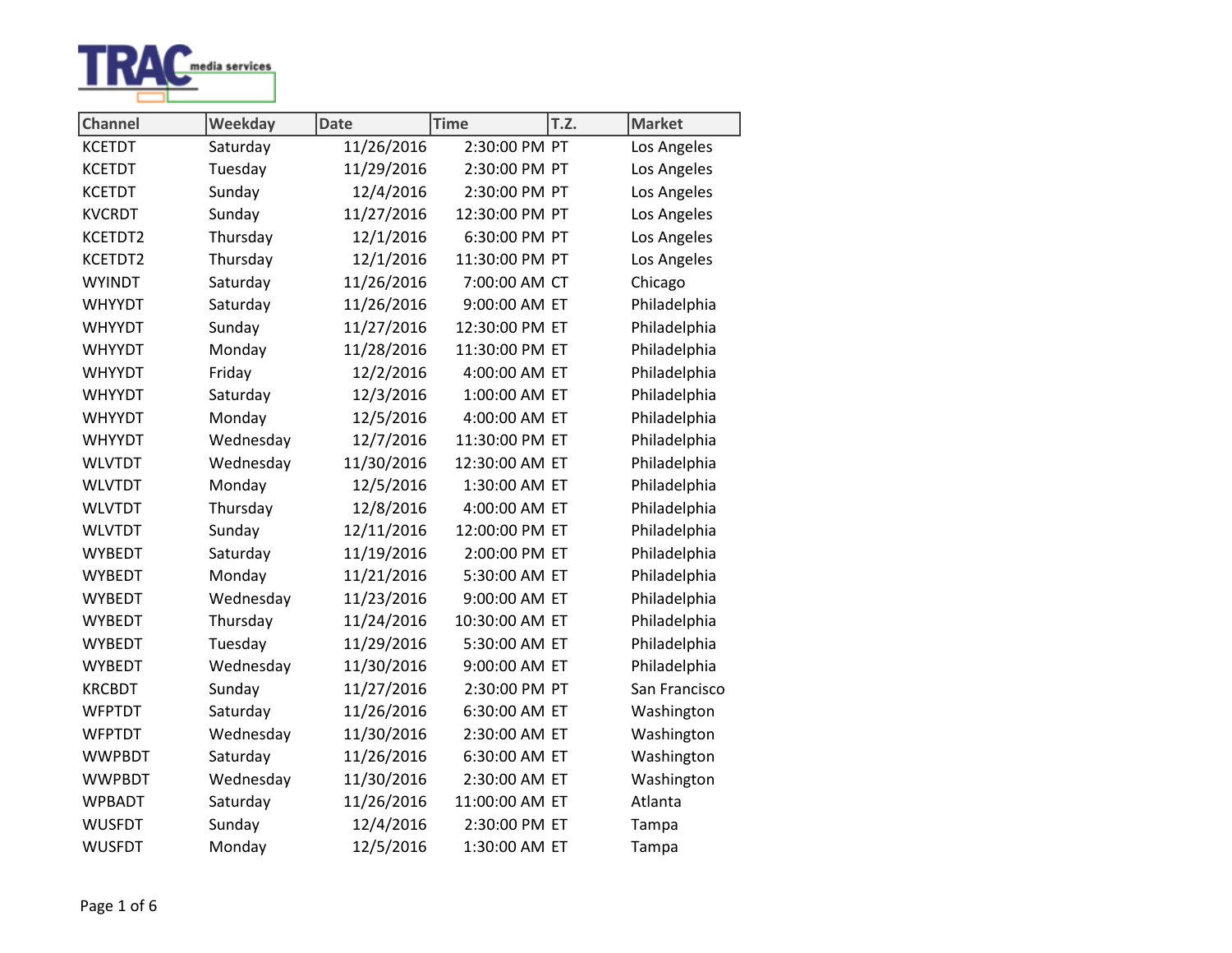

| <b>WUSFDT</b> | Wednesday | 12/7/2016  | 3:30:00 AM ET  | Tampa            |
|---------------|-----------|------------|----------------|------------------|
| WUSFDT4       | Sunday    | 11/27/2016 | 6:30:00 AM ET  | Tampa            |
| WUSFDT4       | Friday    | 12/2/2016  | 4:00:00 AM ET  | Tampa            |
| WUSFDT4       | Sunday    | 12/4/2016  | 11:00:00 AM ET | Tampa            |
| WUSFDT4       | Friday    | 12/9/2016  | 12:30:00 AM ET | Tampa            |
| WUSFDT4       | Friday    | 12/9/2016  | 9:00:00 AM ET  | Tampa            |
| <b>WTVSDT</b> | Saturday  | 11/26/2016 | 11:00:00 AM ET | Detroit          |
| <b>WTVSDT</b> | Sunday    | 11/27/2016 | 1:30:00 AM ET  | Detroit          |
| <b>WTVSDT</b> | Friday    | 12/2/2016  | 4:00:00 AM ET  | Detroit          |
| <b>WTVSDT</b> | Tuesday   | 12/6/2016  | 11:00:00 PM ET | Detroit          |
| <b>WTVSDT</b> | Wednesday | 12/14/2016 | 4:00:00 AM ET  | Detroit          |
| <b>KAWBDT</b> | Saturday  | 12/3/2016  | 11:30:00 AM CT | Minneapolis      |
| <b>KAWBDT</b> | Tuesday   | 12/6/2016  | 12:00:00 AM CT | Minneapolis      |
| <b>KAWEDT</b> | Saturday  | 12/3/2016  | 11:30:00 AM CT | Minneapolis      |
| <b>KAWEDT</b> | Tuesday   | 12/6/2016  | 12:00:00 AM CT | Minneapolis      |
| <b>WLRNDT</b> | Sunday    | 11/27/2016 | 4:30:00 AM ET  | Miami            |
| <b>WLRNDT</b> | Friday    | 12/2/2016  | 2:30:00 AM ET  | Miami            |
| <b>WLRNDT</b> | Tuesday   | 12/6/2016  | 5:30:00 AM ET  | Miami            |
| <b>KBDIDT</b> | Sunday    | 11/27/2016 | 2:00:00 PM MT  | Denver           |
| <b>KBDIDT</b> | Monday    | 11/28/2016 | 12:00:00 AM MT | Denver           |
| <b>KBDIDT</b> | Wednesday | 11/30/2016 | 2:00:00 AM MT  | Denver           |
| <b>KBDIDT</b> | Friday    | 12/2/2016  | 4:00:00 AM MT  | Denver           |
| <b>KBDIDT</b> | Saturday  | 12/3/2016  | 2:30:00 PM MT  | Denver           |
| <b>WEAODT</b> | Saturday  | 11/26/2016 | 3:30:00 PM ET  | Cleveland        |
| <b>WEAODT</b> | Sunday    | 11/27/2016 | 2:30:00 AM ET  | Cleveland        |
| <b>WEAODT</b> | Saturday  | 12/3/2016  | 4:30:00 AM ET  | Cleveland        |
| <b>WGPTDT</b> | Saturday  | 11/26/2016 | 6:30:00 AM ET  | Pittsburgh       |
| <b>WGPTDT</b> | Wednesday | 11/30/2016 | 2:30:00 AM ET  | Pittsburgh       |
| <b>WQEDDT</b> | Monday    | 11/28/2016 | 4:30:00 AM ET  | Pittsburgh       |
| <b>WQEDDT</b> | Friday    | 12/2/2016  | 4:30:00 AM ET  | Pittsburgh       |
| WQEDDT        | Sunday    | 12/4/2016  | 2:00:00 AM ET  | Pittsburgh       |
| WQEDDT        | Wednesday | 12/7/2016  | 1:00:00 AM ET  | Pittsburgh       |
| <b>WMPTDT</b> | Saturday  | 11/26/2016 | 6:30:00 AM ET  | <b>Baltimore</b> |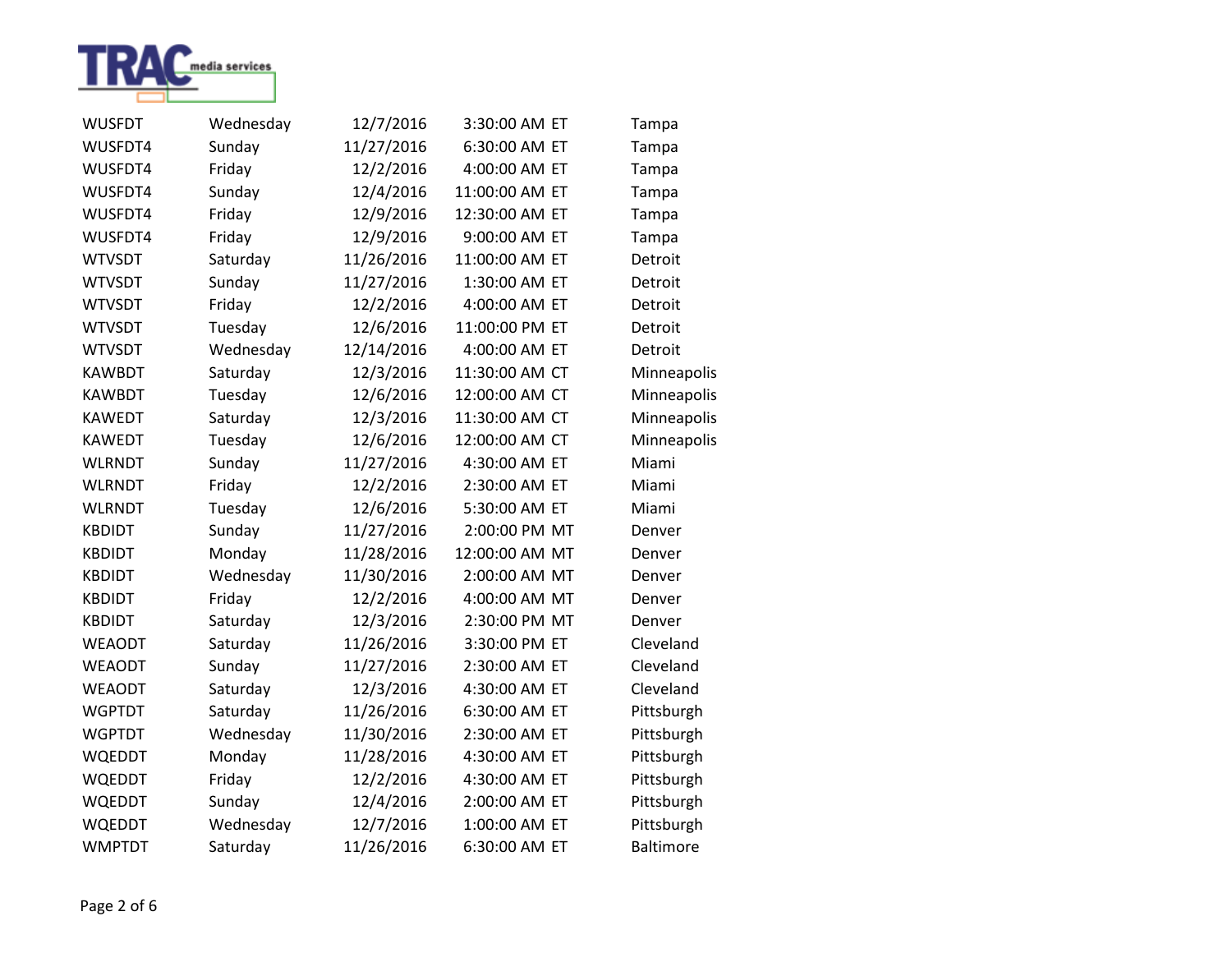

| <b>WMPTDT</b> | Wednesday | 11/30/2016 | 2:30:00 AM ET  | <b>Baltimore</b>    |
|---------------|-----------|------------|----------------|---------------------|
| <b>WIPBDT</b> | Saturday  | 11/26/2016 | 12:00:00 PM ET | Indianapolis        |
| KCPTDT2       | Saturday  | 11/26/2016 | 12:30:00 AM CT | Kansas City         |
| KCPTDT2       | Tuesday   | 12/6/2016  | 12:30:00 AM CT | Kansas City         |
| WPTODT5       | Sunday    | 11/27/2016 | 5:30:00 PM ET  | Cincinnati          |
| WCETDT2       | Thursday  | 12/1/2016  | 8:00:00 PM ET  | Cincinnati          |
| <b>WPTODT</b> | Sunday    | 11/27/2016 | 5:30:00 PM ET  | Cincinnati          |
| <b>WGVKDT</b> | Saturday  | 12/3/2016  | 10:00:00 AM ET | <b>Grand Rapids</b> |
| <b>WGVKDT</b> | Wednesday | 12/7/2016  | 8:00:00 PM ET  | <b>Grand Rapids</b> |
| <b>WGVKDT</b> | Sunday    | 12/11/2016 | 1:00:00 AM ET  | <b>Grand Rapids</b> |
| <b>WGVUDT</b> | Saturday  | 12/3/2016  | 10:00:00 AM ET | <b>Grand Rapids</b> |
| <b>WGVUDT</b> | Wednesday | 12/7/2016  | 8:00:00 PM ET  | <b>Grand Rapids</b> |
| <b>WGVUDT</b> | Sunday    | 12/11/2016 | 1:00:00 AM ET  | <b>Grand Rapids</b> |
| <b>WSBEDT</b> | Saturday  | 12/3/2016  | 5:30:00 PM ET  | Providence          |
| <b>WVIADT</b> | Sunday    | 12/4/2016  | 2:30:00 PM ET  | <b>Wilkes Barre</b> |
| <b>WVIADT</b> | Monday    | 12/5/2016  | 3:30:00 AM ET  | <b>Wilkes Barre</b> |
| WGCUDT3       | Saturday  | 11/26/2016 | 11:00:00 AM ET | Ft Myers-Napls      |
| WGCUDT3       | Tuesday   | 12/6/2016  | 7:00:00 AM ET  | Ft Myers-Napls      |
| WPTDDT5       | Sunday    | 11/27/2016 | 1:00:00 PM ET  | Dayton              |
| <b>WPTDDT</b> | Sunday    | 11/27/2016 | 1:00:00 PM ET  | Dayton              |
| <b>WVPBDT</b> | Thursday  | 12/8/2016  | 8:00:00 PM ET  | Charleston, WV      |
| <b>WVPBDT</b> | Friday    | 12/9/2016  | 12:00:00 AM ET | Charleston, WV      |
| <b>KUASDT</b> | Sunday    | 11/27/2016 | 2:00:00 AM MT  | Tucson              |
| <b>KUASDT</b> | Thursday  | 12/1/2016  | 10:00:00 PM MT | Tucson              |
| <b>KUASDT</b> | Saturday  | 12/3/2016  | 12:00:00 AM MT | Tucson              |
| <b>KUATDT</b> | Sunday    | 11/27/2016 | 2:00:00 AM MT  | Tucson              |
| <b>KUATDT</b> | Thursday  | 12/1/2016  | 10:00:00 PM MT | Tucson              |
| <b>KUATDT</b> | Saturday  | 12/3/2016  | 12:00:00 AM MT | Tucson              |
| <b>WCMUDT</b> | Sunday    | 11/27/2016 | 1:00:00 PM ET  | Flint-Saginaw       |
| <b>WCMUDT</b> | Wednesday | 11/30/2016 | 12:00:00 PM ET | Flint-Saginaw       |
| <b>WCMZDT</b> | Sunday    | 11/27/2016 | 1:00:00 PM ET  | Flint-Saginaw       |
| <b>WCMZDT</b> | Wednesday | 11/30/2016 | 12:00:00 PM ET | Flint-Saginaw       |
| <b>WDCPDT</b> | Saturday  | 12/3/2016  | 1:30:00 PM ET  | Flint-Saginaw       |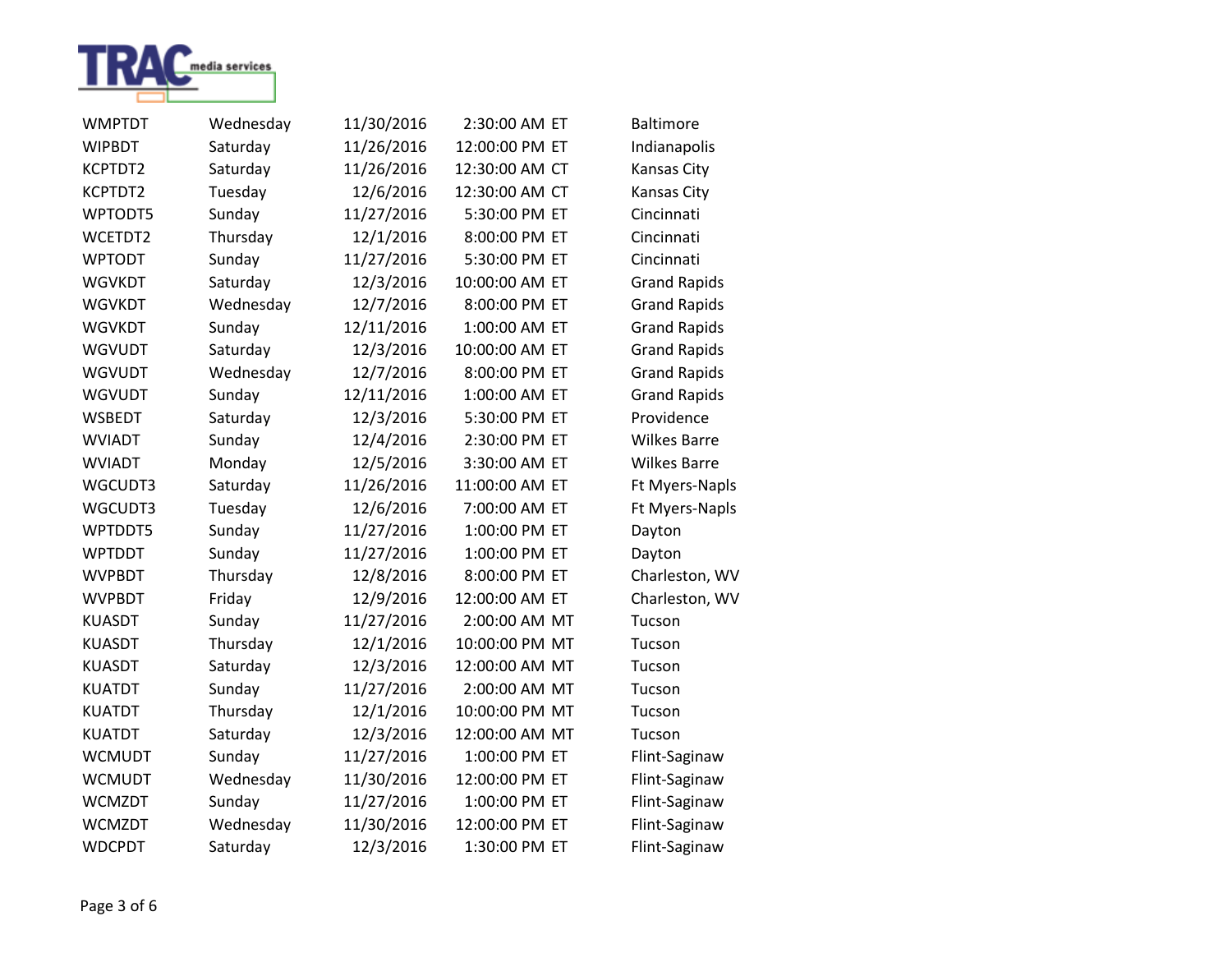

| <b>WDCQDT</b> | Saturday  | 12/3/2016  | 1:30:00 PM ET  | Flint-Saginaw        |
|---------------|-----------|------------|----------------|----------------------|
| WCMUDT3       | Monday    | 11/28/2016 | 7:00:00 AM ET  | Flint-Saginaw        |
| WDCQDT3       | Sunday    | 12/4/2016  | 1:30:00 PM ET  | Flint-Saginaw        |
| <b>KWSUDT</b> | Saturday  | 12/3/2016  | 3:30:00 PM PT  | Spokane              |
| <b>KLTSDT</b> | Sunday    | 12/4/2016  | 2:00:00 PM CT  | Shreveport           |
| <b>WEIUDT</b> | Saturday  | 12/10/2016 | 11:00:00 AM CT | Champaign, IL        |
| <b>WSECDT</b> | Monday    | 11/28/2016 | 7:00:00 PM CT  | Champaign, IL        |
| <b>WSECDT</b> | Saturday  | 12/10/2016 | 2:00:00 PM CT  | Champaign, IL        |
| <b>KCOSDT</b> | Sunday    | 12/4/2016  | 9:00:00 AM MT  | El Paso              |
| <b>KCOSDT</b> | Saturday  | 12/10/2016 | 4:30:00 PM MT  | El Paso              |
| KCOS-X        | Sunday    | 12/4/2016  | 9:00:00 AM MT  | El Paso              |
| KCOS-X        | Saturday  | 12/10/2016 | 4:30:00 PM MT  | El Paso              |
| <b>WLPBDT</b> | Sunday    | 12/4/2016  | 2:00:00 PM CT  | <b>Baton Rouge</b>   |
| WMAUDT2       | Wednesday | 12/7/2016  | 12:30:00 AM CT | Jackson, MS          |
| WMAVDT2       | Wednesday | 12/7/2016  | 12:30:00 AM CT | Jackson, MS          |
| WMPNDT2       | Wednesday | 12/7/2016  | 12:30:00 AM CT | Jackson, MS          |
| <b>WMAUDT</b> | Wednesday | 12/7/2016  | 12:30:00 AM CT | Jackson, MS          |
| <b>WMAVDT</b> | Wednesday | 12/7/2016  | 12:30:00 AM CT | Jackson, MS          |
| <b>WMPNDT</b> | Wednesday | 12/7/2016  | 12:30:00 AM CT | Jackson, MS          |
| <b>WFWADT</b> | Saturday  | 11/26/2016 | 12:00:00 PM ET | Ft. Wayne            |
| WFWADT4       | Sunday    | 11/27/2016 | 2:00:00 PM ET  | Ft. Wayne            |
| WFWADT4       | Thursday  | 12/1/2016  | 8:00:00 PM ET  | Ft. Wayne            |
| <b>WKARDT</b> | Saturday  | 11/26/2016 | 1:30:00 AM ET  | Lansing              |
| WKARDT2       | Sunday    | 11/27/2016 | 1:00:00 PM ET  | Lansing              |
| <b>WNEODT</b> | Saturday  | 11/26/2016 | 3:30:00 PM ET  | Youngstown           |
| <b>WNEODT</b> | Sunday    | 11/27/2016 | 2:30:00 AM ET  | Youngstown           |
| <b>WNEODT</b> | Saturday  | 12/3/2016  | 4:30:00 AM ET  | Youngstown           |
| WCMVDT2       | Sunday    | 11/27/2016 | 1:00:00 PM ET  | <b>Traverse City</b> |
| WCMVDT2       | Wednesday | 11/30/2016 | 12:00:00 PM ET | <b>Traverse City</b> |
| WCMWDT2       | Sunday    | 11/27/2016 | 1:00:00 PM ET  | <b>Traverse City</b> |
| WCMWDT2       | Wednesday | 11/30/2016 | 12:00:00 PM ET | <b>Traverse City</b> |
| WCMVDT3       | Monday    | 11/28/2016 | 7:00:00 AM ET  | <b>Traverse City</b> |
| WCMWDT3       | Monday    | 11/28/2016 | 7:00:00 AM ET  | <b>Traverse City</b> |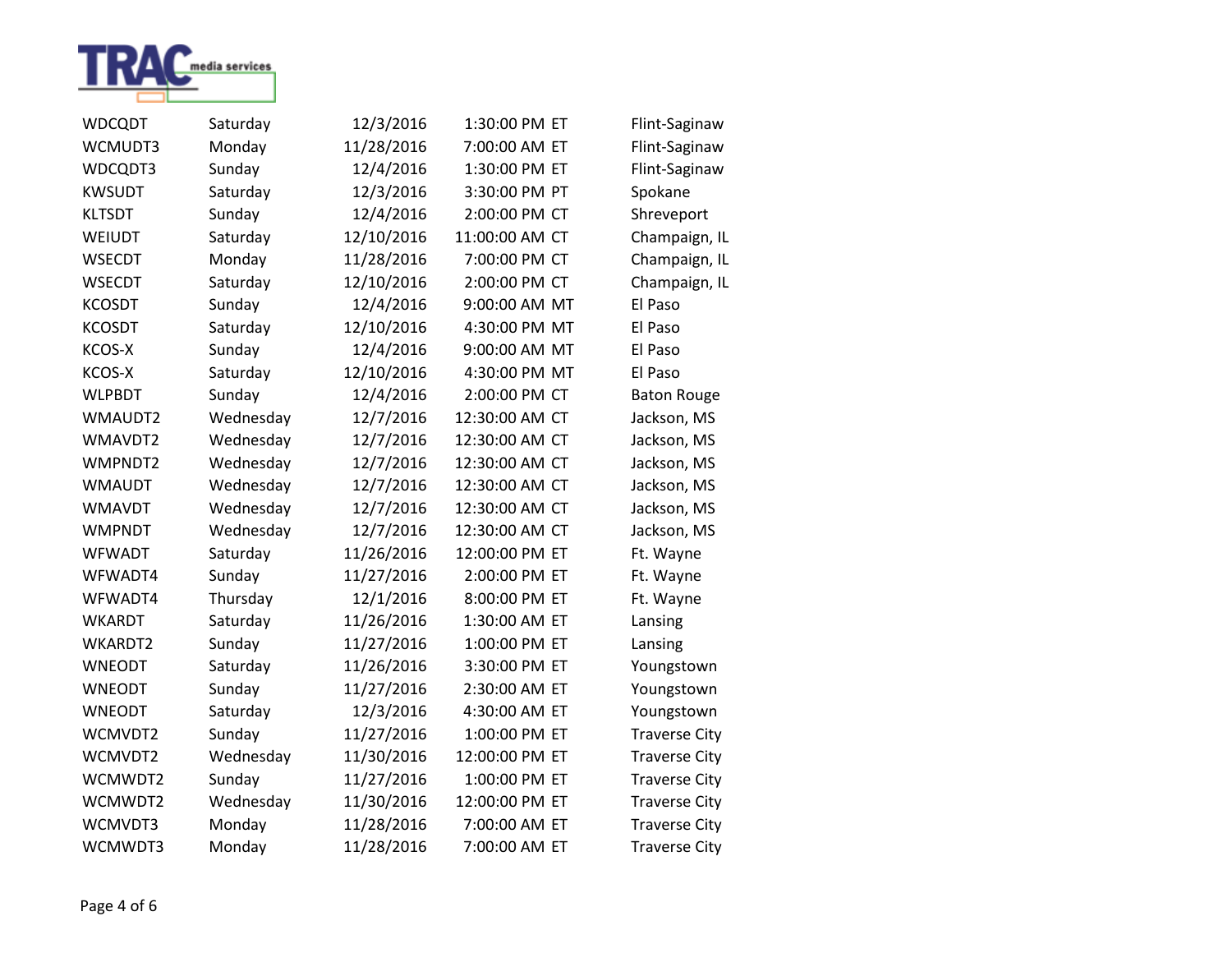

| <b>KLPBDT</b>  | Sunday    | 12/4/2016  | 2:00:00 PM CT   | Lafayette, LA            |
|----------------|-----------|------------|-----------------|--------------------------|
| <b>KTNWDT</b>  | Saturday  | 12/3/2016  | 3:30:00 PM PT   | Yakima, WA               |
| <b>KEDTDT</b>  | Tuesday   | 11/29/2016 | 10:00:00 PM CT  | Corpus Christi           |
| <b>WMABDT</b>  | Wednesday | 12/7/2016  | 12:30:00 AM CT  | Columbus-Tupelo          |
| WMAEDT2        | Wednesday | 12/7/2016  | 12:30:00 AM CT  | Columbus-Tupelo          |
| WMABDT2        | Wednesday | 12/7/2016  | 12:30:00 AM CT  | Columbus-Tupelo          |
| <b>WMAEDT</b>  | Wednesday | 12/7/2016  | 12:30:00 AM CT  | Columbus-Tupelo          |
| <b>KTWUDT</b>  | Saturday  | 12/10/2016 | 3:00:00 PM CT   | Topeka                   |
| <b>KLTMDT</b>  | Sunday    | 12/4/2016  | 2:00:00 PM CT   | Monroe-El Dorado         |
| WDSEDT2        | Saturday  | 11/26/2016 | 4:30:00 PM CT   | Duluth-Superior          |
| WDSEDT2        | Sunday    | 12/4/2016  | 12:30:00 PM CT  | Duluth-Superior          |
| WDSEDT3        | Sunday    | 11/27/2016 | 5:00:00 PM CT   | Duluth-Superior          |
| WRPTDT2        | Saturday  | 11/26/2016 | 4:30:00 PM CT   | Duluth-Superior          |
| WRPTDT2        | Sunday    | 12/4/2016  | 12:30:00 PM CT  | Duluth-Superior          |
| WRPTDT3        | Sunday    | 11/27/2016 | 5:00:00 PM CT   | Duluth-Superior          |
| <b>WCPBDT</b>  | Saturday  | 11/26/2016 | 6:30:00 AM ET   | Salisbury                |
| <b>WCPBDT</b>  | Wednesday | 11/30/2016 | 2:30:00 AM ET   | Salisbury                |
| <b>WDPBDT</b>  | Saturday  | 11/26/2016 | 9:00:00 AM ET   | Salisbury                |
| <b>WDPBDT</b>  | Sunday    | 11/27/2016 | 12:30:00 PM ET  | Salisbury                |
| <b>WDPBDT</b>  | Monday    | 11/28/2016 | 11:30:00 PM ET  | Salisbury                |
| <b>WDPBDT</b>  | Friday    | 12/2/2016  | 4:00:00 AM ET   | Salisbury                |
| <b>WDPBDT</b>  | Saturday  | 12/3/2016  | 1:00:00 AM ET   | Salisbury                |
| <b>WDPBDT</b>  | Monday    | 12/5/2016  | 4:00:00 AM ET   | Salisbury                |
| <b>WDPBDT</b>  | Wednesday | 12/7/2016  | 11:30:00 PM ET  | Salisbury                |
| <b>KAKMDT</b>  | Saturday  | 12/3/2016  | 12:30:00 PM AKS | Anchorage                |
| <b>KMXT-LP</b> | Saturday  | 12/3/2016  | 12:30:00 PM AKS | Anchorage                |
| <b>KYUK-LP</b> | Saturday  | 12/3/2016  | 12:30:00 PM AKS | Anchorage                |
| WMAHDT2        | Wednesday | 12/7/2016  | 12:30:00 AM CT  | <b>Biloxi-Gulfport</b>   |
| <b>WMAHDT</b>  | Wednesday | 12/7/2016  | 12:30:00 AM CT  | <b>Biloxi-Gulfport</b>   |
| <b>WSWPDT</b>  | Thursday  | 12/8/2016  | 8:00:00 PM ET   | <b>Bluefield-Beckley</b> |
| <b>WSWPDT</b>  | Friday    | 12/9/2016  | 12:00:00 AM ET  | <b>Bluefield-Beckley</b> |
| <b>WVPBSDT</b> | Thursday  | 12/8/2016  | 8:00:00 PM ET   | <b>Bluefield-Beckley</b> |
| <b>WVPBSDT</b> | Friday    | 12/9/2016  | 12:00:00 AM ET  | <b>Bluefield-Beckley</b> |

Page 5 of 6